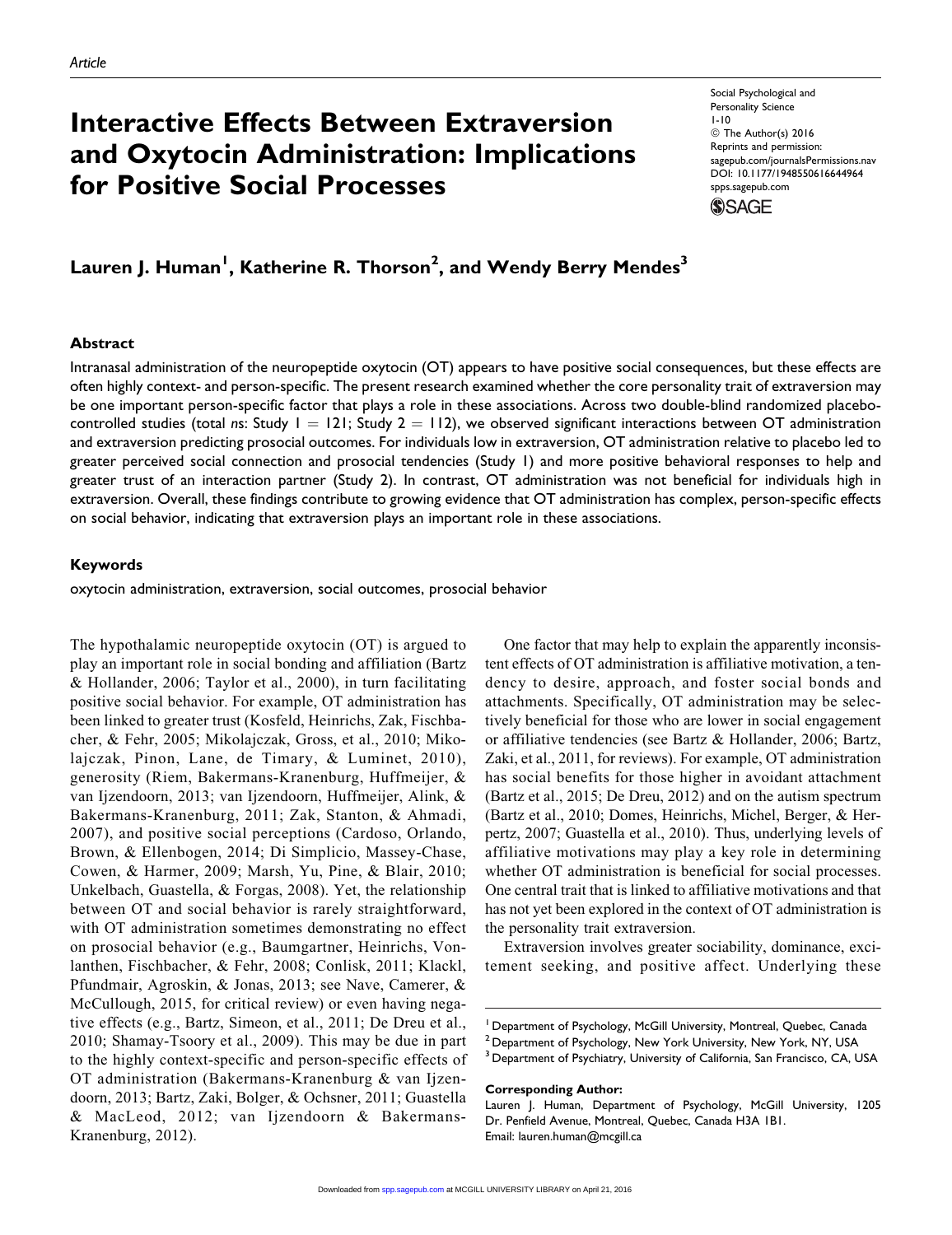somewhat distinct features of extraversion appears to be a heightened reward sensitivity and motivation toward pleasant stimuli (Lucas, Diener, Grob, Suh, & Shao, 2000), which may engender greater social engagement and affiliative motivations (Costa & MacCrae, 1992; Depue & Collins, 1999; Watson & Clark, 1997). In turn, extraversion relates to positive social behavior and outcomes (see Ozer & Benet-Martinez, 2006, for review). For example, high levels of extraversion predict greater prosocial behavior, such as helpfulness (Penner, 2002) and volunteerism (Carlo, Okun, Knight, & de Guzman, 2005), and positive social outcomes, such as social support (Berkman, Glass, Brissette, & Seeman, 2000), acceptance (Anderson, John, Keltner, & Kring, 2001), and relationship satisfaction (Watson, Hubbard, & Wiese, 2000).

Given links with affiliative motivations and positive social outcomes, extraversion is therefore a key person-specific characteristic that may influence the associations between OT administration and social processes. In particular, if lower extraversion is related to lower affiliative motivations, then OT administration is likely to be more beneficial for individuals low in extraversion. Indeed, OT administration can enhance self-perceptions of extraversion and affiliation-relevant traits, such as warmth, trust, altruism (Cardoso, Ellenbogen, & Linnen, 2012), and communion (Bartz et al., 2015). Increases in affiliative motivations are in turn likely to carry positive social consequences for those lower in extraversion—even though individuals lower in extraversion tend to experience fewer social interactions, they benefit from them to a similar extent as those high in extraversion (Lucas, Le, & Dyrenforth, 2008). In contrast, if individuals high in extraversion already experience high affiliative motivations, then OT administration is less likely to be socially beneficial.

To test these possibilities, we examined data from two randomized, double-blind, placebo-controlled studies where participants reported their levels of extraversion and received a single dose of intranasal OT (40 IU) or a placebo, prior to the assessment of several positive social outcomes. In Study 1, positive social outcomes included perceived social connection to others in general and prosocial tendencies toward several charitable organizations. Study 2 examined actual social behavior toward an interaction partner, including positive behavior in response to receiving help and interpersonal trust. We predicted that while OT administration may promote positive social consequences for those lower in extraversion, it would be less socially beneficial for those higher in extraversion.

## Method

## Participants and Design

The data for the current studies come from two larger studies that involved additional manipulations and measures; details and additional analyses are provided in the Supplemental Online Materials (SOM) and other manuscripts (Human, Thorson, Woolley, & Mendes, 2015; Human, Woolley, & Mendes, 2015). Both studies share a similar general paradigm, and

therefore, the methods and results are presented together. In both studies, participants between the ages of 18 and 35 who spoke English as their first language were recruited from the San Francisco/Bay Area community. Prior to scheduling a lab appointment, participants were prescreened and excluded if they were pregnant, lactating, or self-reported poor mental or physical health. Once scheduled, participants were sent a personality questionnaire to complete online prior to their lab visit. Sample size was determined a priori based on published between-subjects studies examining interactive effects of OT and individual differences, which typically report between 60–80 participants (e.g., De Dreu, 2012). Because there is reason to believe that past studies were underpowered (Cohen, 1962; Vankov, Bowers, & Munafo, 2014), we aimed to collect larger samples of roughly 120 participants per study, in an effort to balance power and cost/feasibility concerns (studies were run sequentially over 2 years each). For Study 1, a total of 121 participants completed the online questionnaire as well as the lab visit (64 female, 57 male;  $M_{age} = 25.01$ ,  $SD_{age} =$ 4.01); for Study 2, a total of 112 participants completed the online questionnaire as well as the lab visit (67 female, 45 male;  $M_{age} = 24.27$ ,  $SD_{age} = 3.62$ ). No cases with full data were excluded, but there were additional missing data on the individual social outcome measures; sample sizes for each analysis are reported below.

## Procedure

Personality assessment. Prior to arrival at the lab, participants rated their personality traits in an online survey. Extraversion was assessed on the extraversion subscale of the Big Five Mini Markers (Saucier, 1994), which includes the following items: bashful (reversed), bold, energetic, extraverted, quiet (reversed), shy (reversed), talkative, and withdrawn (reversed; Study 1:  $M = 5.67$ ,  $SD = 1.35$ ,  $\alpha = .83$ ; Study 2:  $M = 5.82$ ,  $SD = 1.46$ ,  $\alpha = .89$ ). Each item was rated on a 1 (*extremely* inaccurate)–9 (extremely accurate) scale. $<sup>1</sup>$ </sup>

Arrival and nasal spray administration. Upon arrival at the lab, participants were given a brief overview of the procedure, and a trained experimenter obtained informed consent. The experimenter then confirmed a negative test for pregnancy for all female participants via a urine sample. Participants were randomly assigned to the placebo versus OT administration condition and were instructed how to administer the nasal spray. The spray bottles were indistinguishable other than a colored dot on the bottom of the bottle; no one who interacted with the participants knew which color indicated OT/placebo. The spray contained either 40 IU of OT (Syntocinon spray, Novartis, Switzerland) or a placebo (same compounds as Syntocinon minus OT). In line with recommendations by Guastella et al. (2013), participants utilized a metered multidose pump spray bottle, with each spray containing no more than  $100 \mu L$  and alternated nostrils until the bottle was empty (approximately 3 puffs per nostril). Participants self-administered the spray in the presence of an MD-trained research assistant.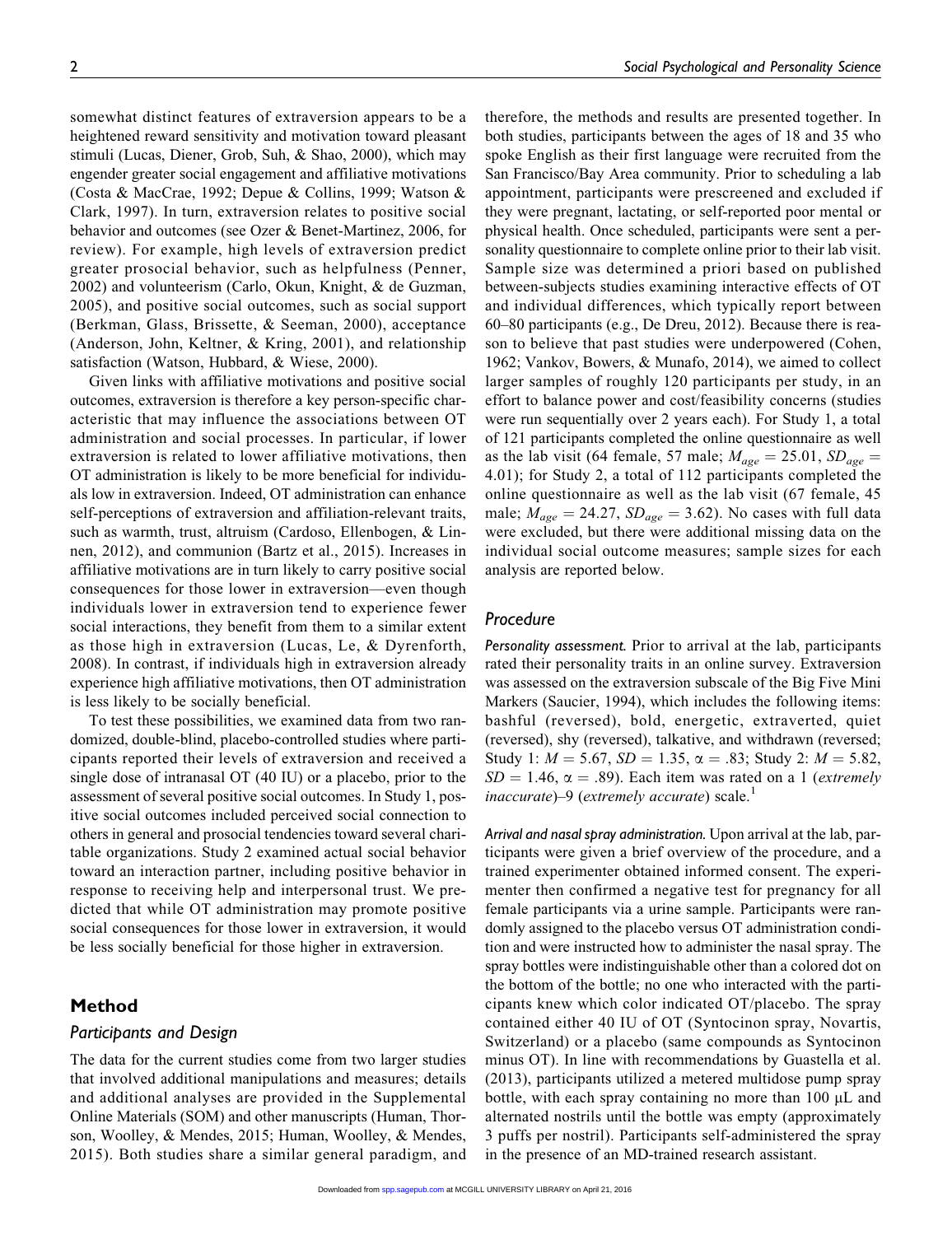Intranasal administration has been shown to lead to significant increases in cerebrospinal fluid OT levels in humans as measured by lumbar puncture (Striepens et al., 2013), although it was only detectable 75 min after administration, and there is controversy surrounding the nature and the mechanisms of the effects of OT administration on the brain (Leng & Ludwig, 2016). Other experimental work with intranasal OT in humans has consistently utilized an absorption period ranging between 40 and 50 min (Heinrichs, Baumgartner, Kirschbaum, & Ehlert, 2003; Kosfeld et al., 2005; Shamay-Tsoory et al., 2009); we therefore assessed social outcomes at least 40 min postadministration. During the waiting period, participants watched a neutral video about hiking the Appalachian Trail.

# Social Outcomes: Study 1

Social connection. A total of 117 participants (placebo  $= 57$ ;  $OT = 60$ ) completed a measure assessing how close participants felt to others with the Inclusion of Other in Self scale (Aron, Aron, & Smollan, 1992). In this version, participants selected a single picture that best described the closeness of two groups, "me" and "other people," on a 1 (complete separation)–7 (almost complete overlap) scale ( $M = 4.12$ ; SD = 1.45).

Prosocial tendencies. A total of 114 participants (placebo = 56;  $OT = 58$ ) completed a measure assessing prosocial tendencies with a questionnaire we developed and pilot tested prior to the study, which assessed participants' support for a variety of organizations seeking help. Participants were told:

As part of the UC system, many research labs at UCSF partner with local charities. Every week, UCSF receives information about charities interested in finding volunteers. On the computer screen, you'll be able to learn about organizations currently seeking help, and then UCSF would like you to indicate your interest in helping them by clicking your answer choice.

Participants were told their contact information would not be shared with the organizations but that their responses would be useful to nonprofit groups as they try to gauge the public's interest in their missions.

Participants then viewed one of two sets of three organizations (versions were equated in pilot testing). In each set, one organization was depicted as helping the environment (e.g., help in picking up trash or coordinating recycling drives), one as helping animals (e.g., assistance for care with abandoned animals or ending animal testing), and, the key category of interest, one as helping people (e.g., seeking tutors or mentors for young children). Each description was paired with a relevant image (see Supplemental Appendix online). All effects held controlling for version.

For each organization, participants responded to the following questions on a 1 (not at all)–9 (very) scale: ''How interested are you in helping this organization,'' ''How important is it to you that this organization is funded by state and federal taxes,'' and ''How important is this organization to you?'' Responses

were combined together to assess overall support for each organization (environment:  $M = 6.49$ ,  $SD = 1.85$ ,  $\alpha = .86$ ; animals:  $M = 6.18$ ,  $SD = 2.20$ ,  $\alpha = .89$ ; children:  $M = 7.02$ ,  $SD = 1.78$ ,  $\alpha = .87$ ). Given that OT administration and extraversion are arguably most relevant to prosociality, our primary outcome was support for the organization involving children, which was most directly social in nature, while support for animals and the environment was examined to determine the specificity of effects.

Support for each organization type was highly correlated (rs  $= .54-.60$ , all  $ps < .001$ ). Perceived social connection was not significantly correlated with prosocial tendencies toward children (r = .11, p = .23) or animals (r = .10, p = .30) but was with support for environmental causes ( $r = .20$ ,  $p = .04$ ).

# Social Outcomes: Study 2

Positive behavior. Study 2 extended Study 1 by examining actual social behaviors with another person. Specifically, participants were exposed to a help manipulation, derived from DeSteno and colleagues (Bartlett & DeSteno, 2006; DeSteno, Bartlett, Baumann, Williams, & Dickens, 2010). In our version of this paradigm, participants engaged in three trials of a tedious computer task. Right at the end of the third trial, the computer ostensibly crashed. Participants were led to believe that they would therefore have to redo the task from the start. However, the computer was then ''fixed'' (in one condition by a technician who gives instructions to the experimenter and in another by a confederate—a research assistant that the participant believed was another participant, who was of the same gender and roughly the same age and ethnicity), providing the opportunity to assess participant social behavior in response to receiving help from another person. The provider of help (technician/experimenter vs. confederate) did not impact the results presented here (see SOM for additional information on this manipulation and other aspects of this study); as such, we examined social behavior in response to help on average across help provider conditions.

Specifically, the computer crash and subsequent fix were video-recorded, and three observers (trained research assistants), unaware of OT condition and not involved in data collection, coded participants' social behaviors in response to help. Video-recording of this interaction was included partway through data collection ( $n = 69$ ), and two of these participants did not complete the extraversion measure, resulting in 67 videos available for analyses (placebo = 37;  $OT = 30$ ). Observers rated participant affective and social behavior on a 1 (not at all)–5 (a great deal) scale on the following items: grateful  $(M = 2.22; SD = 1.27)$ , happy  $(M = 2.51;$  $SD = 1.32$ ), amused ( $M = 1.29$ ;  $SD = .62$ ), and friendly  $(M = 3.20; SD = 1.05)$ . Roughly 20% of the video clips were double-coded ( $n = 20$ ) and intraclass correlation coefficients were acceptable ( $M = .76$ ). These ratings were combined together to form an overall composite indicator of positive behavioral responses to help ( $M = 2.30$ ;  $SD = .86$ ;  $\alpha = .79$ ).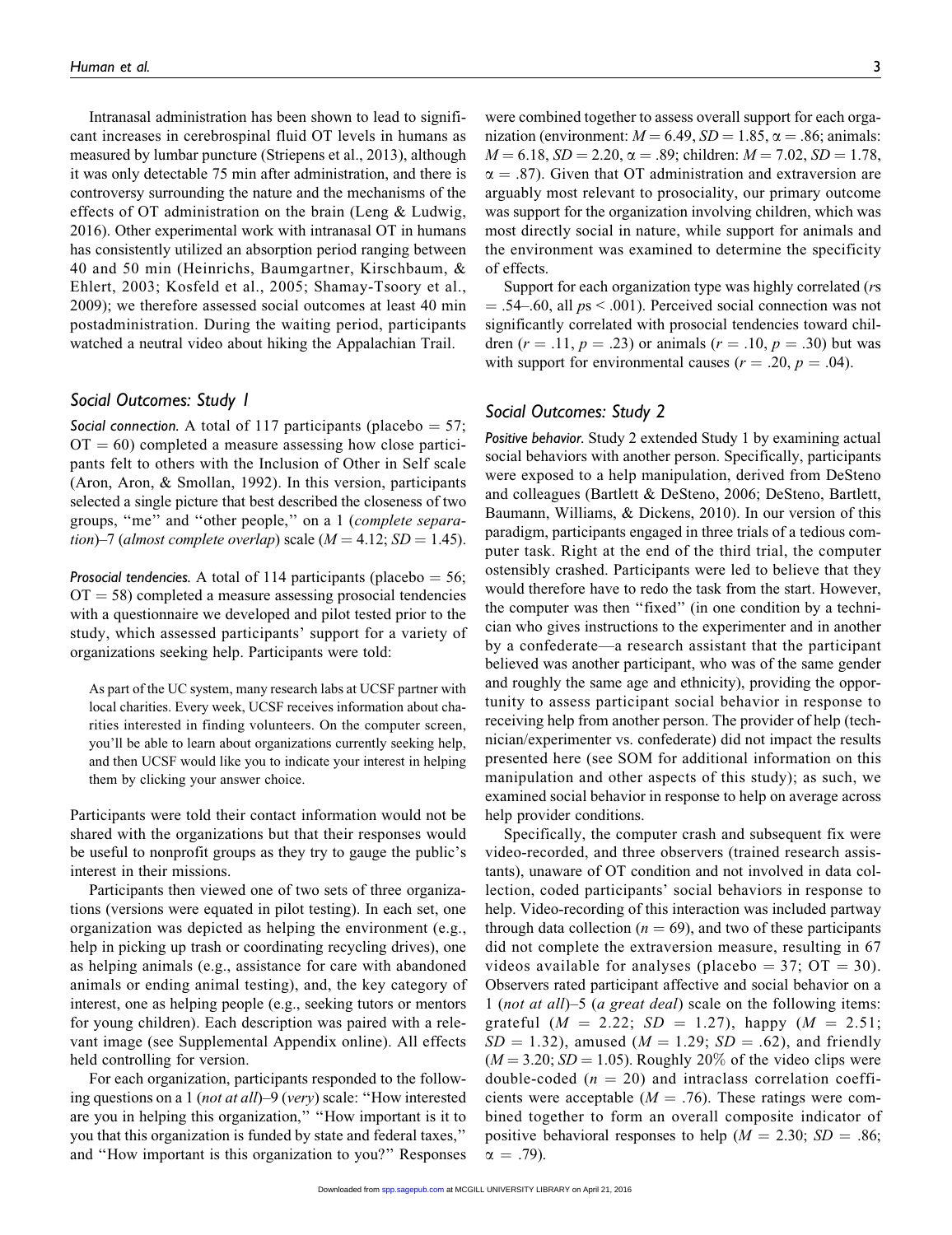Trust task. Participants then engaged in two cooperative tasks with the confederate (see SOM for details). These tasks involved the ability to earn money for correct responses. At the end of the tasks, the participant and the confederate were brought into different rooms, and participants were informed that they and the confederate each earned USD\$11 for their performance. Participants were then presented with a ''common goods'' task designed to assess interpersonal trust. Specifically, participants were told that both they and the confederate would separately decide how much of the USD\$11 they would like to put in a common pot (they were not able to communicate with one another about this task). They were told that the total amount placed in the pot by the participant and partner would be multiplied by 1.5 and the total pot would be divided equally between the participant and the confederate. Participants were provided with a list of all possible payouts that could occur based on the participant's and confederate's contributions in order to ensure understanding of possible task outcomes. Variations in this task are used extensively to measure trust because the more a participant puts in the pot, the more they can earn, but only if their partner also puts a large amount in the common pot; if not, they stand to earn less than the original amount. Thus, sharing a large amount of money requires trust that one's partner will do the same.

A total of 110 participants (placebo = 58;  $\text{OT} = 52$ ) provided both extraversion and trust task data. On average, participants tended to place the majority of the money in the shared pot ( $M = 9.34$ ;  $SD = 2.78$ ); indeed, 77 (68%) participants shared the full amount, making this variable negatively skewed  $(\text{skew} = -1.44)$ . We therefore log-transformed the reflected variable and then returned it to its original direction of scoring so that higher values represent placing more money in the common pot. Positive behavior in response to help and interpersonal trust were not significantly correlated ( $r = .10, p = .43$ ).

# **Results**

The effects of extraversion and OT administration were examined with a series of regressions with OT administration  $(0 =$ placebo;  $1 = OT$  administration), extraversion (centered), and their interaction as predictors of each social outcome (see Table 1). There were no main effects of OT administration on the social outcomes examined here (all  $ps > .17$ ), but there were main effects of extraversion on social connection and trust (all  $ps < .05$ ). However, these main effects were qualified by significant interactions with OT administration, described below.

## Study 1

# Social Connection

We observed a significant interaction between OT administration and extraversion predicting ratings of social connection,  $b = -0.41$ ,  $t(113) = -2.19$ ,  $p = 0.03$ . Specifically, within the placebo condition, extraversion was associated with significantly greater social connection to other people in general,  $b = .57$ .  $\beta = .52, 95\%$  CI [.28, .77],  $t(113) = 4.21, p < .001$ . However,

extraversion and social connection were not significantly related among participants who received OT administration,  $b = .15$ ,  $\beta = .14$ ,  $95\%$  CI [ $-.10$ , .39],  $t(113) = 1.18$ ,  $p = .24$ (see Figure 1).

To further understand the nature of this interaction, we examined the effect of OT administration for those who reported low (1 SD below the mean) and high (1 SD above the mean) levels of extraversion. For individuals low in extraversion, receiving OT administration was associated with marginally greater levels of perceived social connection relative to those who received placebo,  $b = .60$ ,  $d = .41$ , 95% CI [.04, .77],  $t(113) = 1.65$ ,  $p = .10$ . In contrast, for those high in extraversion, receiving OT administration was not significantly associated with social connection relative to those who received placebo,  $b = -.51$ ,  $d = -.35$ , 95% CI [-.71, .02],  $t(113) = -1.46, p = .15.$ 

# Prosocial Tendencies

We next examined interactive effects on support for charitable organizations, examining each type of organization separately to examine the specificity of the effects. $2$  Looking first at organizations supporting children, we again observed a significant interaction between OT/placebo and extraversion predicting charitable support,  $b = -.76$ ,  $t(110) = -2.96$ ,  $p = .004$ . Similar to the pattern with social connection, in the placebo condition, greater extraversion was associated with greater support for children organizations,  $b = .44$ ,  $\beta = .34$ , 95% CI [.07, .61],  $t(110) = 2.46$ ,  $p = .02$ . However, in the OT administration condition, greater extraversion was associated with marginally lower support for children organizations,  $b = -.32$ ,  $\beta = -.25, 95\% \text{ CI} [-.52, .03], t(110) = -1.74, p = .09 \text{ (see)}$ Figure 2).

Examining the effects at high versus low levels of extraversion revealed that, for those low in extraversion, OT administration was associated with significantly greater support for these organizations, relative to those who received placebo,  $b = 1.53, d = .87, 95\%$  CI [.48, 1.25],  $t(110) = 3.12, p =$ .002. In contrast, for those high in extraversion, OT administration was not significantly associated with support for these organizations relative to placebo,  $b = -.52$ ,  $d = -.30, 95\%$ CI [-.66, .07],  $t(110) = -1.14$ ,  $p = .26$ .

Of note, although there was a significant main effect of extraversion predicting greater support for animal organizations,  $b = .51$ ,  $\beta = .69$ , 95% CI [.09, 1.29],  $t(110) = 2.28$ ,  $p = .02$ , we did not observe significant interactions between extraversion and OT administration predicting support for animal organizations,  $b = -.43$ ,  $t(110) = -1.33$ ,  $p = .19$ , or environmental organizations,  $b = -.02$ ,  $t(110) = -.09$ ,  $p = .93$ .

# Study 2

#### Positive Responses to Help

We next examined effects on positive social behavior in response to receiving help. As above, we observed a significant interaction between extraversion and OT administration,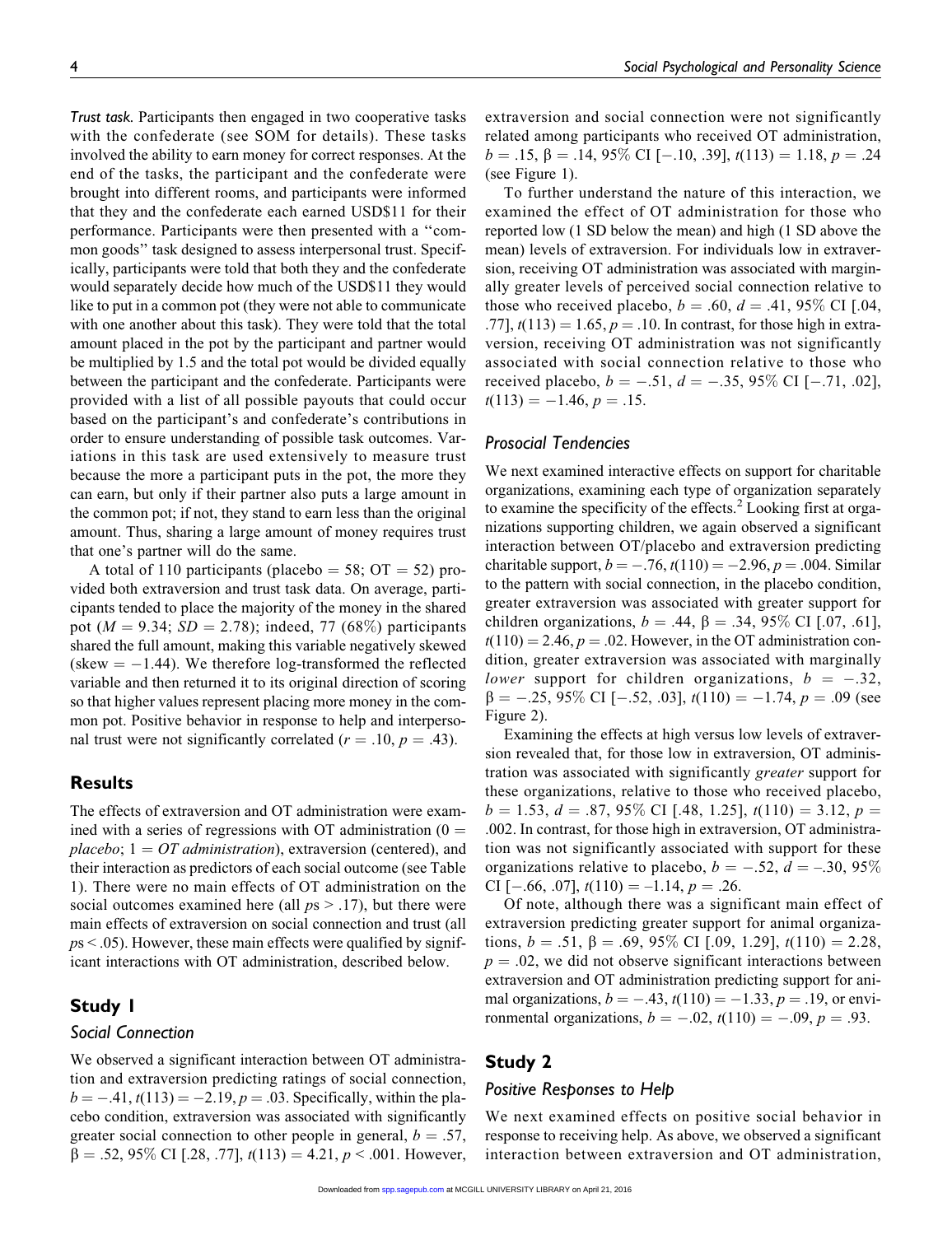|                                             |            |                | Extraversion                                                                         |                |                                                                    |               | OT condition                                    |                   |                                           |                        | Interaction                                  |                               |
|---------------------------------------------|------------|----------------|--------------------------------------------------------------------------------------|----------------|--------------------------------------------------------------------|---------------|-------------------------------------------------|-------------------|-------------------------------------------|------------------------|----------------------------------------------|-------------------------------|
| Predictor                                   | 6 (SE)     |                | 95% Cl [Upper, Lower] t                                                              |                | $(3E)$ d                                                           |               | B 95% Cl [Upper, Lower] t                       |                   | b (3E)                                    | $\circ$                | 95% CI[Upper, Lower] t                       |                               |
| Study 1                                     |            |                |                                                                                      |                |                                                                    |               |                                                 |                   |                                           |                        |                                              |                               |
| Social Connection<br>Volunteer              | .57(.13)   | $52***$        | [.28, .77]                                                                           | 4.21           | .04(.25)                                                           | S.            | $[-31, 37]$                                     | $\frac{1}{2}$     | $(-1) 1 + (-1)$                           | —"<br>-<br>138*        | $[-.73, -.04]$                               | $-2.19$                       |
| Children                                    | (18)       | $\frac{1}{24}$ |                                                                                      |                |                                                                    | 29            |                                                 |                   |                                           |                        |                                              |                               |
| Animals                                     | 51 (.23)   | $rac{*}{2}$    |                                                                                      |                |                                                                    | $\frac{8}{1}$ |                                                 | $\frac{1.56}{47}$ |                                           | - 59**<br>- 26<br>- 02 |                                              | $-2.33$<br>$-1.33$<br>$-1.39$ |
| Environment                                 | 20 (.19)   | $\overline{4}$ | $\begin{bmatrix} .07 & .61 \\ .04 & .59 \\ .13 & .42 \end{bmatrix}$                  |                | $\begin{array}{c} 50 \ (32) \\ 35 \ (41) \\ 51 \ (35) \end{array}$ | 28            | $[-.07, .65]$<br>$[-.21, .53]$<br>$[-.09, .65]$ | $\frac{48}{5}$    | $-76$ (.26)<br>$-43$ (.32)<br>$-02$ (.27) |                        | $[-.97, -.19]$<br>[-.65, .13]<br>[-.41, .38] |                               |
| Study 2                                     |            |                |                                                                                      |                |                                                                    |               |                                                 |                   |                                           |                        |                                              |                               |
| Response to help                            | $(01)$ SI. | بَ             | $[-.11, .54]$                                                                        | $\overline{2}$ |                                                                    | <b>127</b>    |                                                 | 0.06              |                                           |                        | $-1.06, -11$ ]                               | $-2.45$<br>$-2.75$            |
| Trust                                       | (02)(07)   | ວ              | $[-21, 26]$                                                                          | 23             | $.21(.20)$<br>$.15(.16)$                                           | $\frac{9}{1}$ | $[-.20, .28]$<br>$[-.18, .55]$                  | $\frac{8}{2}$     | $-35(14)$<br>-30(.11)                     | * 5.5°<br>- ^<br>- ^   | $[-.88, .14]$                                |                               |
| * $p < .05$ . ** $p < .01$ . *** $p < .001$ |            |                | Note. OT condition scored such that $0 =$ placebo and $1 =$ oxytocin. OT = oxytocin. |                |                                                                    |               |                                                 |                   |                                           |                        |                                              |                               |

Table 1. Full Regression Models With Extraversion, Oxytocin Condition, and Their Interaction Predicting Each Social Outcome. Table 1. Full Regression Models With Extraversion, Oxytocin Condition, and Their Interaction Predicting Each Social Outcome.

Downloaded from [spp.sagepub.com a](http://spp.sagepub.com/)t MCGILL UNIVERSITY LIBRARY on April 21, 2016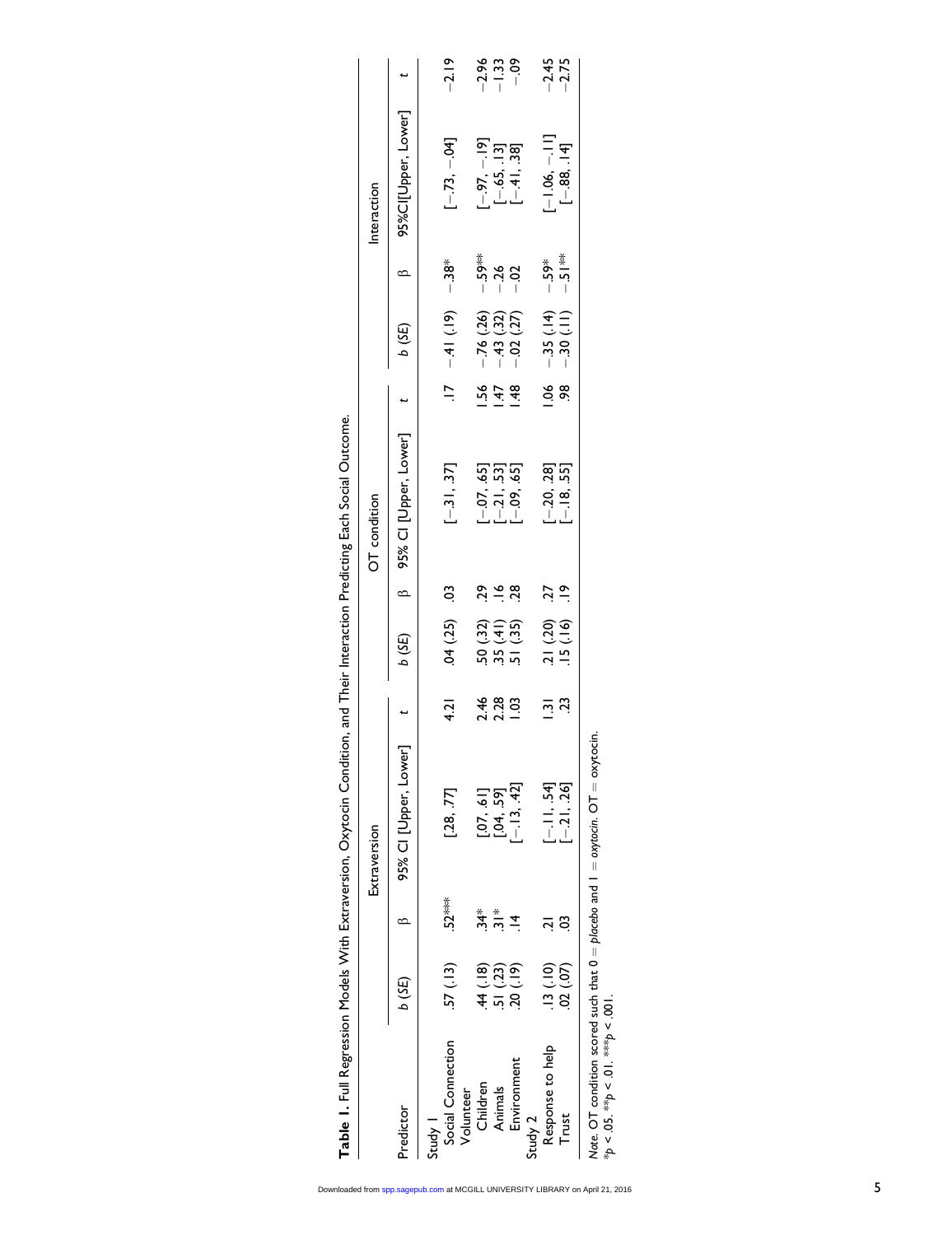Figure 1. Relationship between trait levels of extraversion and social connection (inclusion of others in self) as a function of oxytocin versus placebo administration.



 $b = -.35$ ,  $t(63) = -2.45$ ,  $p = .02$ . In the placebo condition, extraversion was not significantly associated with more positive behavioral responses to help,  $b = .13$ ,  $\beta = .21$ , 95% CI  $[-.11, .54], t(63) = 1.31, p = .19.$  However, in the OT administration condition, extraversion was significantly *negatively* associated with positive responses to help,  $b =$  $-.22, \beta = -.37, 95\% \text{ CI} [-.72, -.02], t(63) = -2.12,$  $p = .04$  (see Figure 3).

Figure 3. Relationship between trait levels of extraversion and positive social behavior as a function of oxytocin versus placebo administration.

Examining the effect for individuals low and high in extraversion demonstrated that OT administration was associated with significantly more positive social behavior in response to receiving help for those low in extraversion,  $b = .72$ ,  $d =$ .83, 95\% CI [.32, 1.33],  $t(63) = 2.50$ ,  $p = .02$ , but not for those high in extraversion,  $b = -.30$ ,  $d = -.34$ , 95% CI [-.82, .15],  $t(63) = -1.01, p = .31.$ 

## **Trust**

Finally, we examined the interactive effects on trust toward a social interaction partner (the confederate), indexed by the amount of money put in the common pot, log-transformed. Once again, we observed a significant interaction,  $b =$  $-0.30$ ,  $t(106) = -2.75$ ,  $p = .007$ . In the placebo condition, extraversion was not significantly associated with greater trust,  $b = .02$ ,  $\beta = .03$ ,  $95\%$  CI [-.21, .26],  $t(106) = .23$ ,  $p = .82$ . However, in the OT administration condition, greater extraversion was associated with significantly lower trust,  $b =$  $-.28, \beta = -.48, 95\% \text{ CI} [-.77, -.20], t(106) = -3.38, p =$ .001 (see Figure 4).

Examining this effect as a function of low versus high extraversion revealed that receiving OT administration versus placebo was associated with exhibiting significantly greater trust for those low in extraversion,  $b = .59$ ,  $d = .69$ , 95% CI [.31, 1.08],  $z = 2.66$ ,  $p = .009$ . In contrast, for those high in extraversion, OT administration versus placebo was not significantly associated with trust,  $b = -.28$ ,  $d = -.33$ , 95% CI  $[-.71, .05], z = -1.25, p = .21$ . Thus, for individuals low in extraversion, receiving OT administration enhanced the likelihood of putting more money in the common pot, indicating greater trust that their partner would do the same.





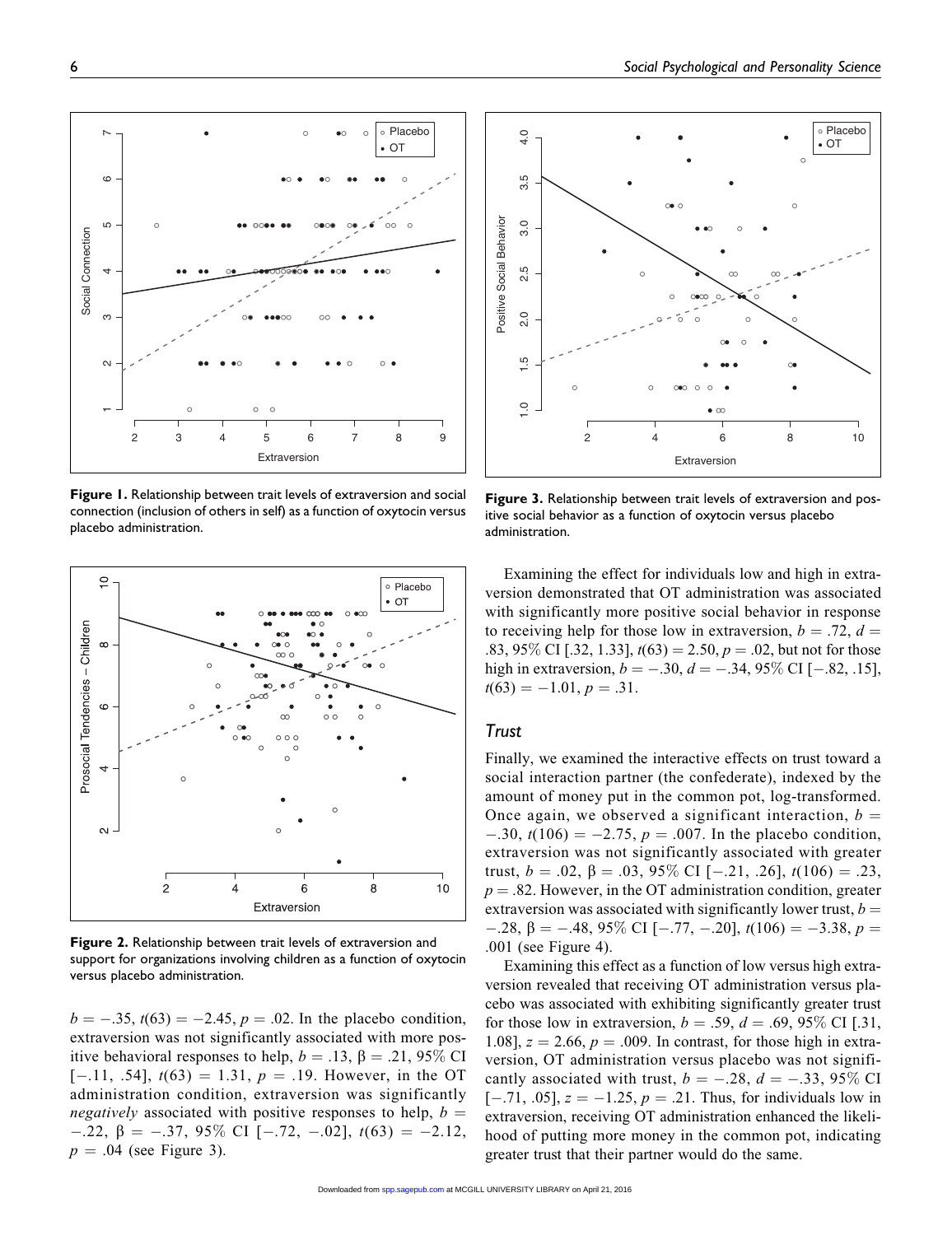

Figure 4. Relationship between trait levels of extraversion and trust as a function of oxytocin versus placebo administration. Data are slightly jittered (randomly perturbed) to minimize overplotting.

# General Discussion

Although OT is argued to have the potential to benefit social behavior, its effects tend to be highly context-specific and person-specific (Bakermans-Kranenburg & van Ijzendoorn, 2013; Bartz, Zaki, et al., 2011; Guastella & MacLeod, 2012; van Ijzendoorn & Bakermans-Kranenburg, 2012). The current studies contribute to this literature by demonstrating that a core personality trait, extraversion, plays a role in these associations. Specifically, across two studies with a total of 233 participants, OT administration relative to placebo had selectively beneficial effects for individuals lower in extraversion. These effects were found across four conceptually related yet distinct social outcomes, including greater social connection, prosocial tendencies, positive behavioral responses to help, and interpersonal trust. In contrast, OT administration had less social benefit for individuals high in extraversion.

The finding that OT administration was related to greater positive social experiences is consistent with a large body of prior work demonstrating social benefits of OT administration for processes such as trust (Kosfield et al., 2005; Mikolajczak, Gross, et al., 2010; Mikolajczak, Pinon, et al., 2010), generosity (Riem et al., 2013; van Ijzendoorn et al., 2011; Zak et al., 2007), and positive social perceptions (Cardoso, Orlando, et al., 2014; Di Simplicio et al., 2009; Marsh et al., 2010; Unkelbach et al., 2008). Yet these findings also contribute to the growing recognition that the effects of OT administration are nuanced and often selectively beneficial, in this case for those lower levels in extraversion. Indeed, we did not observe any significant main effects of OT on social outcomes. Given the benefits of prosocial behavior and positive social experiences for well-being and health (e.g., Deci, La Guardia, Moller,

Scheiner, & Ryan, 2006; Hawkley & Cacioppo, 2010; Thomas, 2010), acute increases in OT may therefore be beneficial for individuals who are less extraverted.

One reason that OT administration may selectively benefit social outcomes for those lower in extraversion may be via enhanced affiliative motivations (Bartz & Hollander, 2006; Bartz, Zaki, et al., 2011). That is, OT administration may have boosted affiliative motivations for those lower in extraversion, making them more likely to view the world and behave in ways that would foster social bonds—to generalized others in Study 1 and specific interaction partners in Study 2. This is consistent with findings that those higher in avoidant attachment (Bartz et al., 2015; De Dreu, 2012) or on the autism spectrum (Bartz et al., 2010) demonstrate greater social benefit from OT administration than those lower on these dimensions—effects that also may be driven, at least partly, by affiliative motivations. Although affiliative motivations and attachment style were not directly assessed in the current studies, taken together, these findings lend support to affiliation as a key mechanistic process that underlies a range of person-specific effects of OT administration. Indeed, extraversion and avoidant attachment style are inversely related (Carver, 1997), making it possible these effects are driven by the same underlying mechanism. Additional research directly examining how these broader person-specific characteristics relate to one another and to the proposed mechanistic process of affiliation, ideally within the same studies and with large samples, is needed.

It is also plausible that OT administration enhanced positive social perceptions and behavior for those low in extraversion because of the more general anxiety-reducing effects of OT administration (Churchland & Winkielman, 2012; Neumann, 2008; Uvnäs-Moberg, 1998), which may have dampened anxieties about one's existing relationships or possible future behaviors in Study 1 and the immediate social interactions in Study 2. However, our finding that OT administration enhanced prosocial tendencies for explicitly social causes, rather than those supporting animals and the environment, suggests a social specificity more consistent with an affiliation explanation. Understanding the mechanisms underlying these effects is critical, as this will shed light both on the complex role of OT administration in social processes and on the psychological and neurobiological underpinnings of extraversion.

In contrast to the positive effects of OT administration for those low in extraversion, OT administration had less benefit for individuals high in extraversion. It is possible, however, that OT administration is socially beneficial for those higher in extraversion but that there were ceiling effects making it difficult to detect increases. However, if any effect of OT administration was detected for those higher in extraversion, it actually appeared to be negative: For three of the four outcomes, the association between extraversion and positive social processes was marginally or significantly negative in the OT administration condition. That is, while in the placebo condition extraversion was either positively or not significantly related to positive social processes, within the OT administration condition, higher extraversion was actually associated with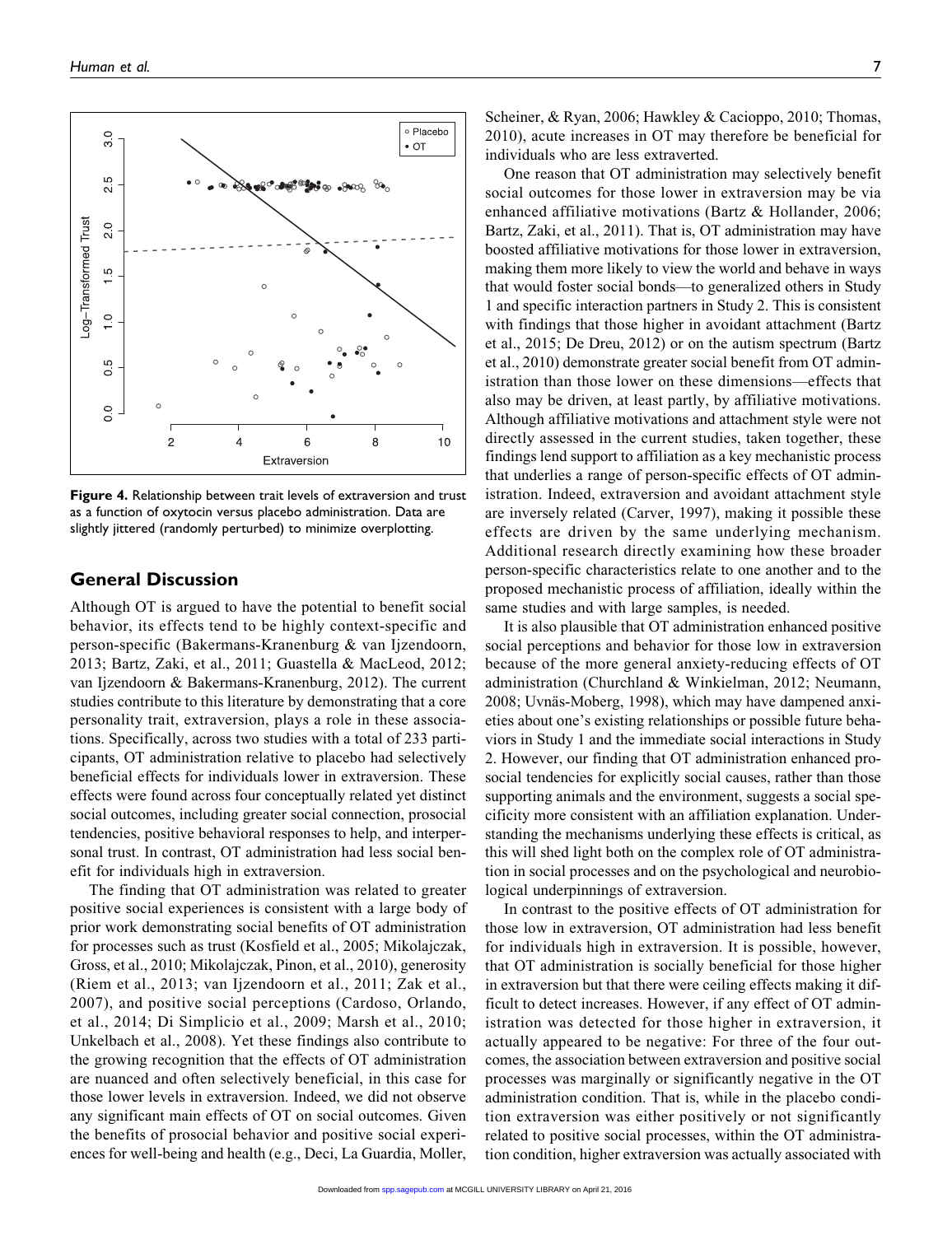less positive social processes than lower extraversion. These findings are in line with other evidence that OT administration can have negative consequences for individuals who may be higher in affiliative motivations or social engagement. For example, there are indications that OT administration can decrease perceived cooperation and trust for those low in avoidant attachment (De Dreu, 2012). Further, OT administration has been shown to hinder social perception accuracy for normative individuals, arguably by pushing such individuals past beneficial levels of social sensitivity to a more detrimental point (Cardoso, Ellenbogen, & Linnen, 2014). Similarly, then, perhaps OT administration may push individuals who are already high in affiliative tendencies, such as extraverts, past beneficial levels of affiliation, resulting in less positive social responses. Such an argument is in line with other indications that it may be possible for levels of social engagement or affiliation to increase beyond an optimal level, resulting in negative outcomes for relationships and well-being (e.g., Clark & Lemay, 2010; Kogan, Gruber, Shallcross, Ford, & Mauss, 2013; Kogan et al., 2014). It will be important for future research to continue to examine the potential downsides of OT administration for individuals high in affiliation and/or social engagement.

# Conclusion

Collectively, these findings contribute to the growing recognition that effects of OT administration on social behavior are highly person-specific, highlighting the importance of a core personality trait: extraversion. Specifically, a single dose of OT helped to increase positive social outcomes for those low in extraversion, whereas there were indications that OT administration may have negative social consequences for those higher in extraversion. This is consistent with emerging evidence that OT administration may be selectively beneficial for those lower in affiliation, indicating that affiliative motivations may be a key mechanism linking the apparently inconsistent effects of OT administration on social outcomes. Additional research is needed to replicate these effects, ideally with larger samples and at different dosages of OT (Cardoso, Ellenbogen, Orlando, Bacon, & Joober, 2013; Cardoso, Orlando et al., 2014) and to directly examine the potential underlying mechanisms. In sum, these findings suggest that OT administration may selectively benefit those lower in extraversion, facilitating more positive social experiences and behaviors.

### Acknowledgments

We are grateful to our dedicated research assistants at the University of California, San Francisco (UCSF) for their assistance in collecting these data and to Jennifer Bartz for helpful feedback on an earlier version of this manuscript.

## Declaration of Conflicting Interests

The author(s) declared no potential conflicts of interest with respect to the research, authorship, and/or publication of this article.

# Funding

The author(s) disclosed receipt of the following financial support for the research, authorship, and/or publication of this article: The research was supported in part by Lauren J. Human's Social Sciences and Humanities Research Council Postdoctoral Fellowship and a Greater Good Science Center grant to Wendy Berry Mendes.

#### Notes

- 1. Participants also rated themselves on the other Big 5 personality traits, but these traits were generally not associated with the social outcomes examined here, nor did they interact with OT administration (see Supplemental Online Materials).
- 2. Note that the three-way interaction between extraversion, OT administration, and type of organization predicting support was significant,  $b = .37$ ,  $t(111) = 2.65$ ,  $p = .009$ , indicating that the interactive effects between OT administration and extraversion did differ across organization types.

#### Supplemental Material

The online supplements are available at [http://spp.sagepub.com/](http://spp.sagepub.com/supplemental) [supplemental](http://spp.sagepub.com/supplemental)

## References

- Anderson, C., John, O. P., Keltner, D., & Kring, A. M. (2001). Who attains social status? Effects of personality and physical attractiveness in social groups. Journal of Personality and Social Psychology, 81, 116–132.
- Aron, A., Aron, E. N., & Smollan, D. (1992). Inclusion of other in the self scale and the structure of interpersonal closeness. Journal of Personality and Social Psychology, 63, 596–612.
- Bakermans-Kranenburg, M. J., & van Ijzendoorn, M. H. (2013). Sniffing around oxytocin: Review and meta-analyses of trials in healthy and clinical groups with implications for pharmacotherapy. Translational Psychiatry, 3, e258.
- Bartlett, M. Y., & DeSteno, D. (2006). Gratitude and prosocial behavior: Helping when it costs you. Psychological Science, 17, 319–325.
- Bartz, J. A., & Hollander, E. (2006). The neuroscience of affiliation: Forging links between basic and clinical research on neuropeptides and social behavior. Hormones and Behavior, 50, 518–528. doi:10. 1016/j .yhbeh.2006.06.018
- Bartz, J. A., Lydon, J. E., Kolevzon, A., Zaki, J., Hollander, E., Ludwig, N. N., & Bolger, N. (2015). Differential effects of oxytocin on agency and communion for anxiously and avoidantly attached individuals. Psychological Science, 26, 1177–1186.
- Bartz, J. A., Simeon, D., Hamilton, H., Kim, S., Crystal, S., Braun, A., ... Hollander, E. (2011). Oxytocin can hinder trust and cooperation in borderline personality disorder. Social Cognitive and Affective Neuroscience, 6, 556–563.
- Bartz, J. A., Zaki, J., Bolger, N., & Ochsner, K. N. (2011). Social effects of oxytocin in humans: Context and person matter. Trends in Cognitive Sciences, 15, 301–309.
- Bartz, J. A., Zaki, J., Bolger, N., Hollander, E., Ludwig, N. N., Kolevzon, A., & Ochsner, K. N. (2010). Oxytocin selectively improves empathic accuracy. Psychological Science, 21, 1426–1428.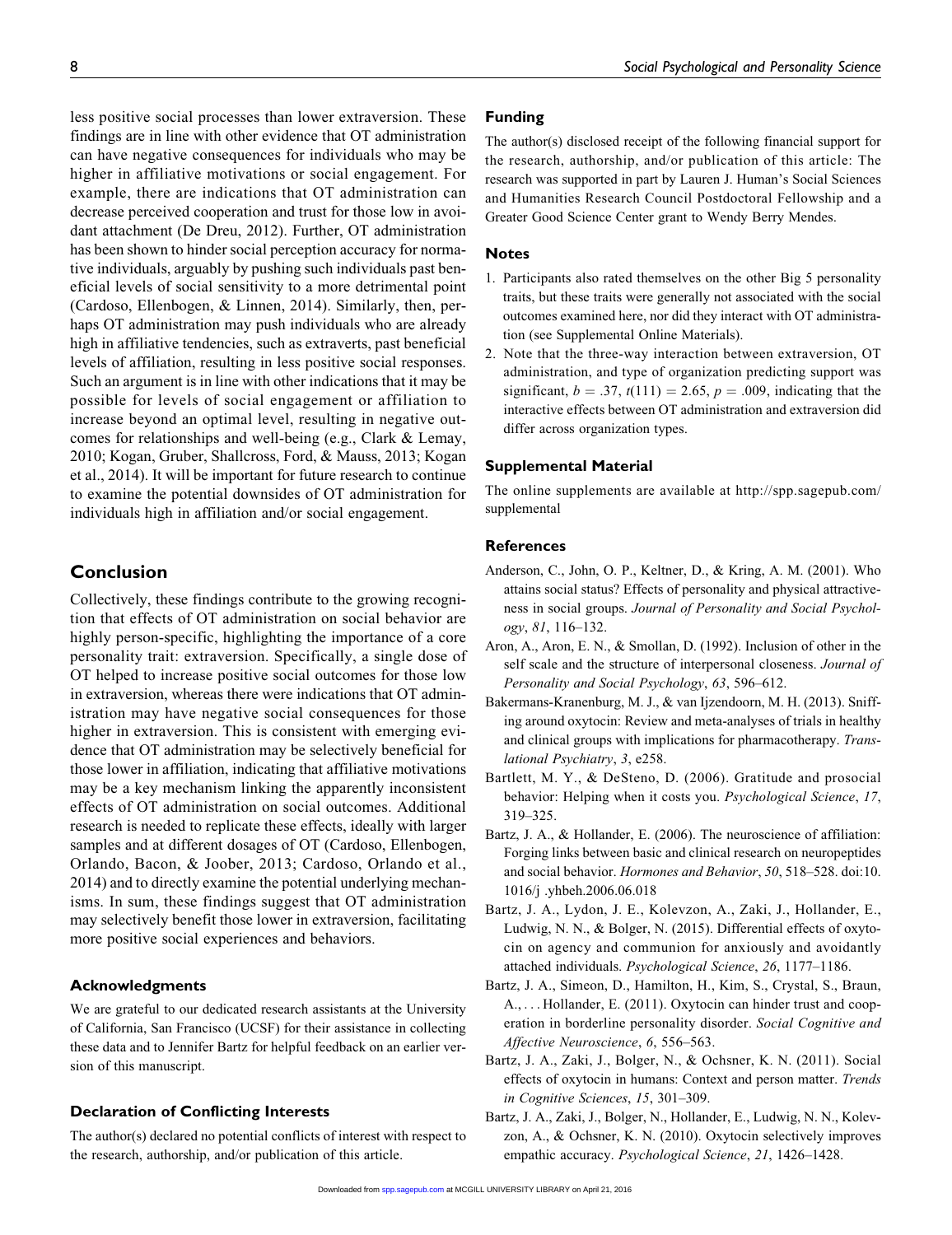- Baumgartner, T., Heinrichs, M., Vonlanthen, A., Fischbacher, U., & Fehr, E. (2008). Oxytocin shapes the neural circuitry of trust and trust adaptation in humans. Neuron, 58, 639–650. doi:10.1016/j. neuron.2008.04.009
- Berkman, L. F., Glass, T., Brissette, I., & Seeman, T. E. (2000). From social integration to health. Social Science and Medicine, 51, 843–857.
- Cardoso, C., Ellenbogen, M. A., & Linnen, A.-M. (2012). Acute intranasal oxytocin improves positive self-perceptions. Psychopharmacology, 220, 741–749.
- Cardoso, C., Ellenbogen, M. A., & Linnen, A.-M. (2014). The effect of intranasal oxytocin on perceiving and understanding emotion on the Mayer-Salovey-Caruso Emotional Intelligence Test (MSCEIT). Emotion, 14, 43–50. doi:10.1037/a0034314
- Cardoso, C., Ellenbogen, M. A., Orlando, M. A., Bacon, S. L., & Joober, R. (2013). Intranasal oxytocin attenuates the cortisol response to physical stress: A dose-response study. Psychoneuroendocrinology, 38, 399–407.
- Cardoso, C., Orlando, M. A., Brown, C. A., & Ellenbogen, M. A. (2014). Oxytocin and enhancement of the positive valence of social affiliation memories: An autobiographical memory study. Social Neuroscience, 9, 186–195.
- Carlo, G., Okun, M. A., Knight, G. P., & de Guzman, M. R. T. (2005). The interplay of traits and motives on volunteering: Agreeableness, extraversion, and prosocial value motivation. Personality and Individual Differences, 38, 1293–1305.
- Carver, C. S. (1997). Adult attachment and personality: Converging evidence and a new measure. Personality and Social Psychology Bulletin, 23, 865–883.
- Churchland, P. S., & Winkielman, P. (2012). Modulating social behavior with oxytocin: How does it work? What does it mean? Hormones and Behavior, 61, 392–399.
- Clark, M. S., & Lemay, E. P., Jr. (2010). Close relationships. In S. T. Fiske, D. T. Gilbert, & G. Lindzey (Eds.), *Handbook of social psy*chology (5th ed., Vol. 2, pp. 898–940). New York, NY: John Wiley.
- Cohen, J. (1962). The statistical power of abnormal-social psychological research: A review. Journal of Abnormal and Social Psychology, 65, 145–153.
- Conlisk, J. (2011). Professor Zak's empirical studies on trust and oxytocin. Journal of Economic Behaviour and Organisation, 78, 160–166. doi:10.1016/j.jebo.2011.01.002
- Costa, P. T., & McCrae, R. R. (1992). Revised NEO Personality Inventory (NEOPI-R) and Five Factor Inventory (NEO-FFI) professional manual. Odessa, FL: Psychological Assessment Resources.
- Deci, E. L., La Guardia, J. G., Moller, A. C., Scheiner, M. J., & Ryan, R. M. (2006). On the benefits of giving as well as receiving autonomy support: Mutuality in close friendships. Personality and Social Psychology Bulletin, 32, 313–327.
- De Dreu, C. K. (2012). Oxytocin modulates the link between adult attachment and cooperation through reduced betrayal aversion. Psychoneuroendocrinology, 37, 871–880.
- De Dreu, C. K., Greer, L. L., Handgraaf, M. J., Shalvi, S., Van Kleef, G. A., Baas, M., ... Feith, S. W. (2010). The neuropeptide oxytocin regulates parochial altruism in intergroup conflict among humans. Science, 328, 1408–1411.
- Depue, R. A., & Collins, P. F. (1999). Neurobiology of the structure of personality: Dopamine facilitation of incentive motivation and extraversion. Behavioral and Brain Sciences, 22, 491–569.
- DeSteno, D., Bartlett, M. Y., Baumann, J., Williams, L. A., & Dickens, L. (2010). Gratitude as moral sentiment: Emotionguided cooperation in economic exchange. Emotion, 2, 289–293.
- Di Simplicio, M., Massey-Chase, R., Cowen, P., & Harmer, C. (2009). Oxytocin enhances processing of positive versus negative emotional information in healthy male volunteers. Journal of Psychopharmacology, 23, 241–248.
- Domes, G., Heinrichs, M., Michel, A., Berger, C., & Herpertz, S. C. (2007). Oxytocin improves ''mind-reading'' in humans. Biological Psychiatry, 61, 731–733.
- Guastella, A. J., Einfeld, S. L., Gray, K. M., Rinehart, N. J., Tonge, B. J., Lambert, T. J., & Hickie, I. B. (2010). Intranasal oxytocin improves emotion recognition for youth with autism spectrum disorders. Biological Psychiatry, 67, 692–694.
- Guastella, A. J., Hickie, I. B., McGuinness, M. M., Otis, M., Woods, E. A., Disinger, H. M., ...Banati, R. B. (2013). Recommendations for the standardisation of oxytocin nasal administration and guidelines for its reporting in human research. Psychoneuroendocrinology, 38, 612–625.
- Guastella, A. J., & MacLeod, C. (2012). A critical review of the influence of oxytocin nasal spray on social cognition in humans: Evidence and future directions. Hormones and Behavior, 61, 410-418.
- Hawkley, L. C., & Cacioppo, J. T. (2010). Loneliness matters: A theoretical and empirical review of consequences and mechanisms. Annals of Behavioral Medicine, 40, 218–227.
- Heinrichs, M., Baumgartner, T., Kirschbaum, C., & Ehlert, U. (2003). Social support and oxytocin interact to suppress cortisol and subjective responses to psychosocial stress. Biological Psychiatry, 54, 1389–1398.
- Human, L. J., Thorson, K. R., Woolley, J., & Mendes, W. B. (2015). When two positives make a negative: Interactions between oxytocin administration and positive emotion inductions predicting analytical performance. Manuscript submitted for publication.
- Human, L. J., Woolley, J., & Mendes, W. B. (2015). Effects of oxytocin administration on receiving help. Manuscript submitted for publication.
- Klackl, J., Pfundmair, M., Agroskin, D., & Jonas, E. (2013). Who is to blame? Oxytocin promotes nonpersonalistic attributions in response to a trust betrayal. Biological Psychology, 92, 387–394. doi:10.1016/j.biopsycho.2012.11.010
- Kogan, A., Gruber, J., Shallcross, A. J., Ford, B. Q., & Mauss, I. B. (2013). Too much of a good thing? Cardiac vagal tone's nonlinear relationship with well-being. Emotion, 13, 599–604.
- Kogan, A., Oveis, C., Carr, E. W., Gruber, J., Mauss, I., Shallcross, A., ... Keltner, D. (2014). Vagal activity is quadratically related to prosocial traits, prosocial emotions, and observer perceptions of prosociality. Journal of Personality and Social Psychology, 107, 1051–1063.
- Kosfeld, M., Heinrichs, M., Zak, P. J., Fischbacher, U., & Fehr, E. (2005). Oxytocin increases trust in humans. Nature, 435, 673–676.
- Leng, G., & Ludwig, M. (2016). Intranasal oxytocin: Myths and delusions. Biological Psychiatry, 79, 243–250. doi:10.1016/j.biopsych. 2015.05.003